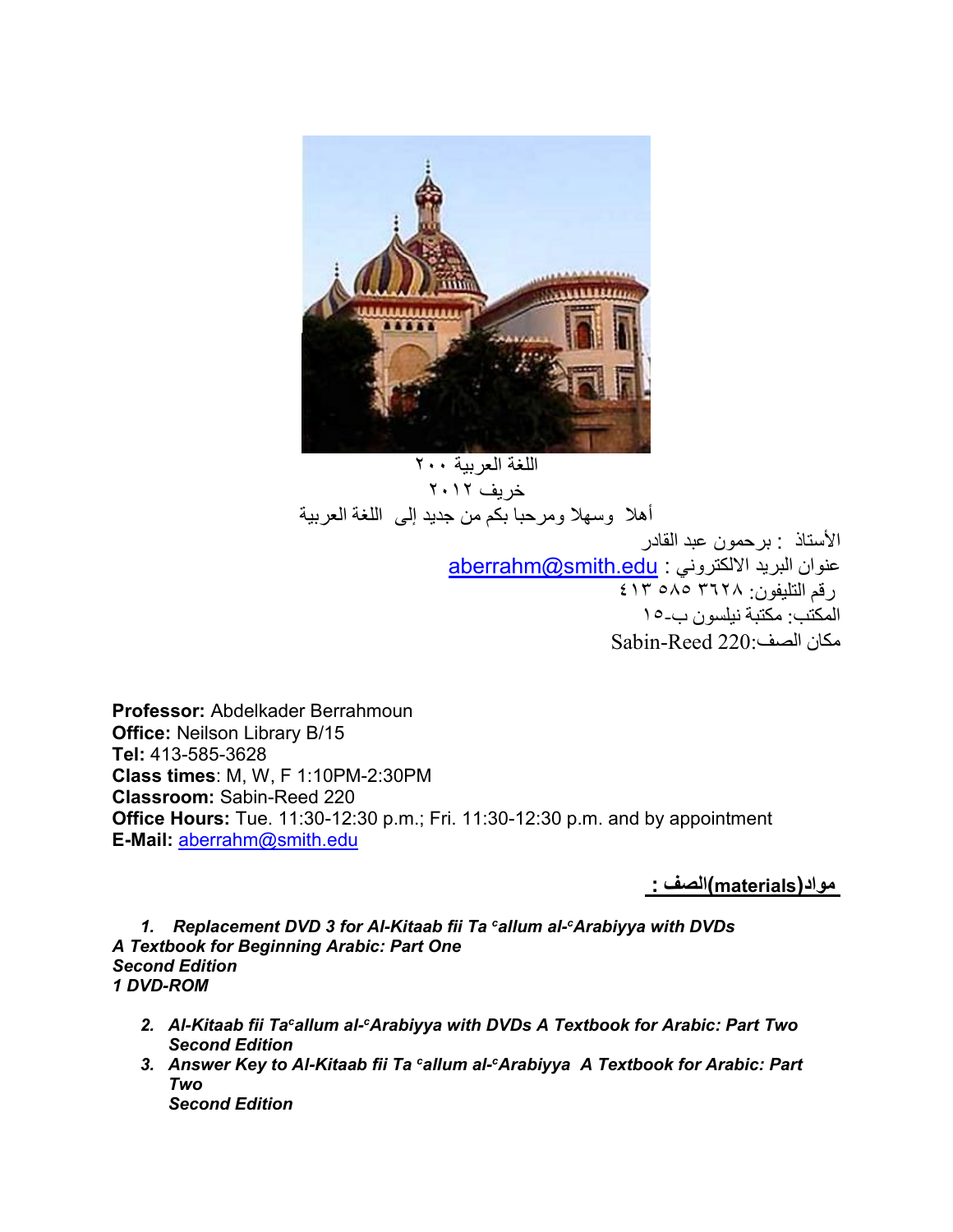#### *4. Cowan, J.M., ed. The Hans Wehr Dictionary of Modern Written Arabic.*

### **Course Description:**

Students in this course will continue perfecting their knowledge of Arabic focusing on the four skills: speaking, listening, reading, and writing. Students should expect text assignments as well as work with DVDs, audio and websites. Exercises include writing, social interactions, role plays, and the interplay of language and culture. We will finish Part two of Al-Kitaab by the end of this semester. Prerequisite is ARA 100y or the equivalent.

### **Credits**

4 credits

## **األهداف:**

By the end of this academic year, you will, هللا شاء إن , have reached **Intermediate-Mid** to **Intermediate-High** level of proficiency in Arabic through engaging in the following:

 -۱ الكالم في فقرات paragraphs أكثر من جمل وبلغة جميلة ومفردات جديدة وتعلم أشياء من العامية تساعد على فهم الثقافة العربية أكثر -۲ االستماع إلى برامج أصلية و حقيقية باإلضافة إلى قصة مها وخالد

-۳ القراءة بمساعدة استراتيجيات جديدة مثل:

skimming to get an overview of what a text is about and how it is structured; scanning for specific information; inferring meaning from context through application of grammatical knowledge, deduction and real world knowledge; analyzing complex sentences; using the system of the وزن and جذر to learn and guess the meaning of new words and using العربي القاموس more efficiently.

-٤ الكتابة في فقرات أكثر من جمل وبلغة جميلة ومفردات جديدة -٥ العمل على هذه الوضائف اللغوية:

narration in the present and the past, descriptions of daily life and personal relations, and reporting information: who, what, when, where and why.

-٦ تعلم اإلعراب endings case ۷ - تعلم أوزان الفعل التي تساعد كثيرا في الحصول علىproficiency language of levels higher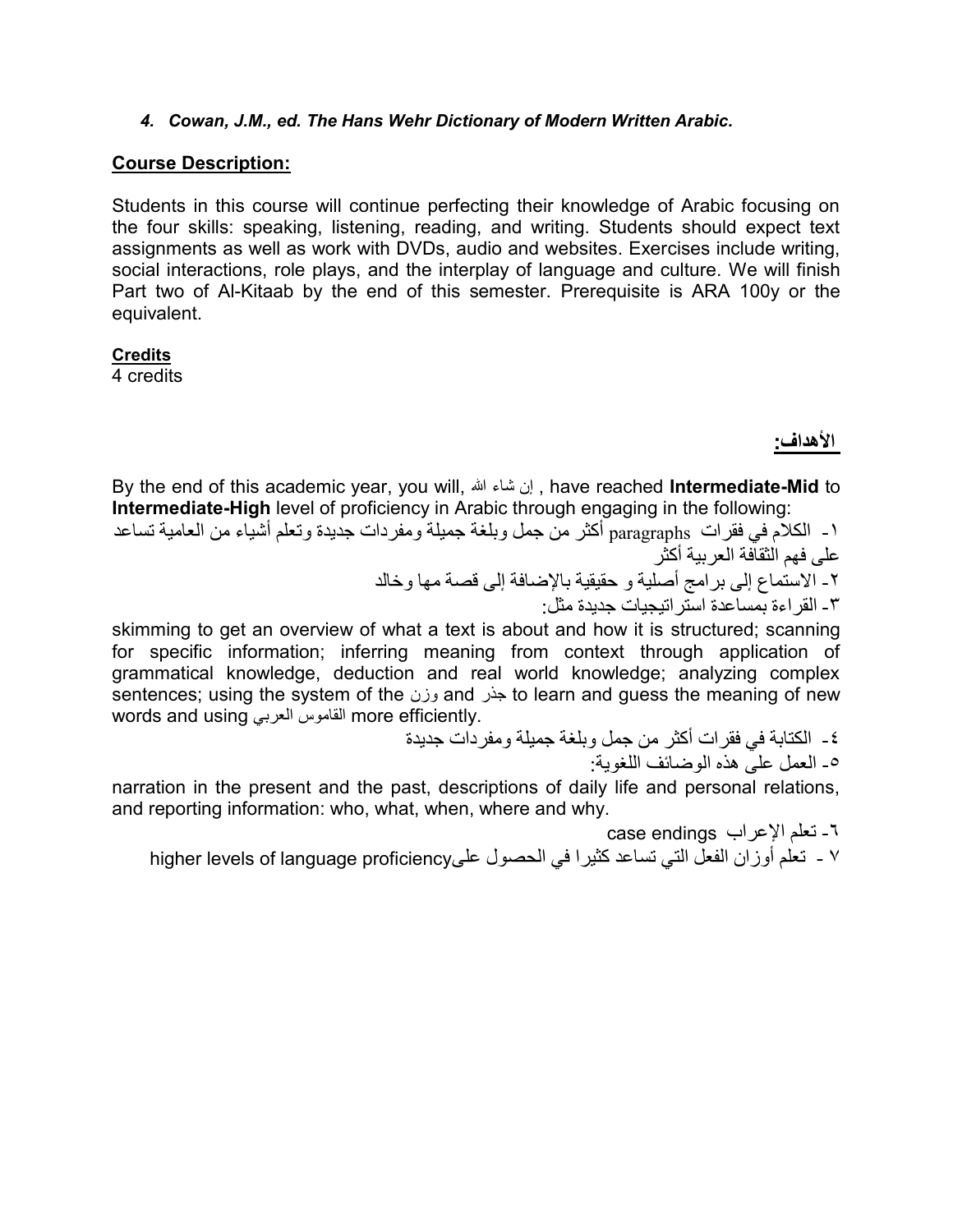## **Requirements & Grades**

| 20%  | Participation               | $\Rightarrow$ Reading the texts assigned<br>$\Rightarrow$ Active Participation in class<br>$\Rightarrow$ Make summary of the assigned texts and <b>Prepare questions</b><br>$\Rightarrow$ Skit<br>$\Rightarrow$ Punctuality<br>$\Rightarrow$ Attendance: your attendance to every class is required and assumed.<br>Absences will affect your participation grade. |
|------|-----------------------------|--------------------------------------------------------------------------------------------------------------------------------------------------------------------------------------------------------------------------------------------------------------------------------------------------------------------------------------------------------------------|
| 25%  | Quizzes                     | Schedule of quizzes will be announced separately in a different document.<br>Lowest grade will be dropped $\rightarrow$ NO MAKE-UP!                                                                                                                                                                                                                                |
| 15%  | Composition<br>$(4$ essays) | Essays are to be handed in ON TIME.<br>You must hand in the corrected rewrites no later than 1 week after they have<br>been returned to you. Under NO circumstances are you to solicit or accept<br>outside help in writing or rewriting your compositions.                                                                                                        |
| 5%   | Oral presentation           | You will be asked to prepare and deliver a 10-minute oral presentation with<br>a partner. A list of topics will be provided from which to choose.                                                                                                                                                                                                                  |
| 5%   | Arabic radio show           | We will discuss this show in class.                                                                                                                                                                                                                                                                                                                                |
| 10 % | <b>OPI</b>                  | Covers all the vocabulary your learned during the semester<br>The first interview during the midterm and the second one the last week of<br>class.                                                                                                                                                                                                                 |
| 20%  | Final                       | Final (Vocabulary, Grammar and composition)                                                                                                                                                                                                                                                                                                                        |

To convert percentages to letter grades, follow this chart:

| 93%    | 83%<br>$\cdot$ IB $\cdot$ | 73%                |
|--------|---------------------------|--------------------|
| A- 90% | B-80%                     | C- 70%             |
| B+ 87% | $C+ 77\%$                 | $\vert$ D 60%- 69% |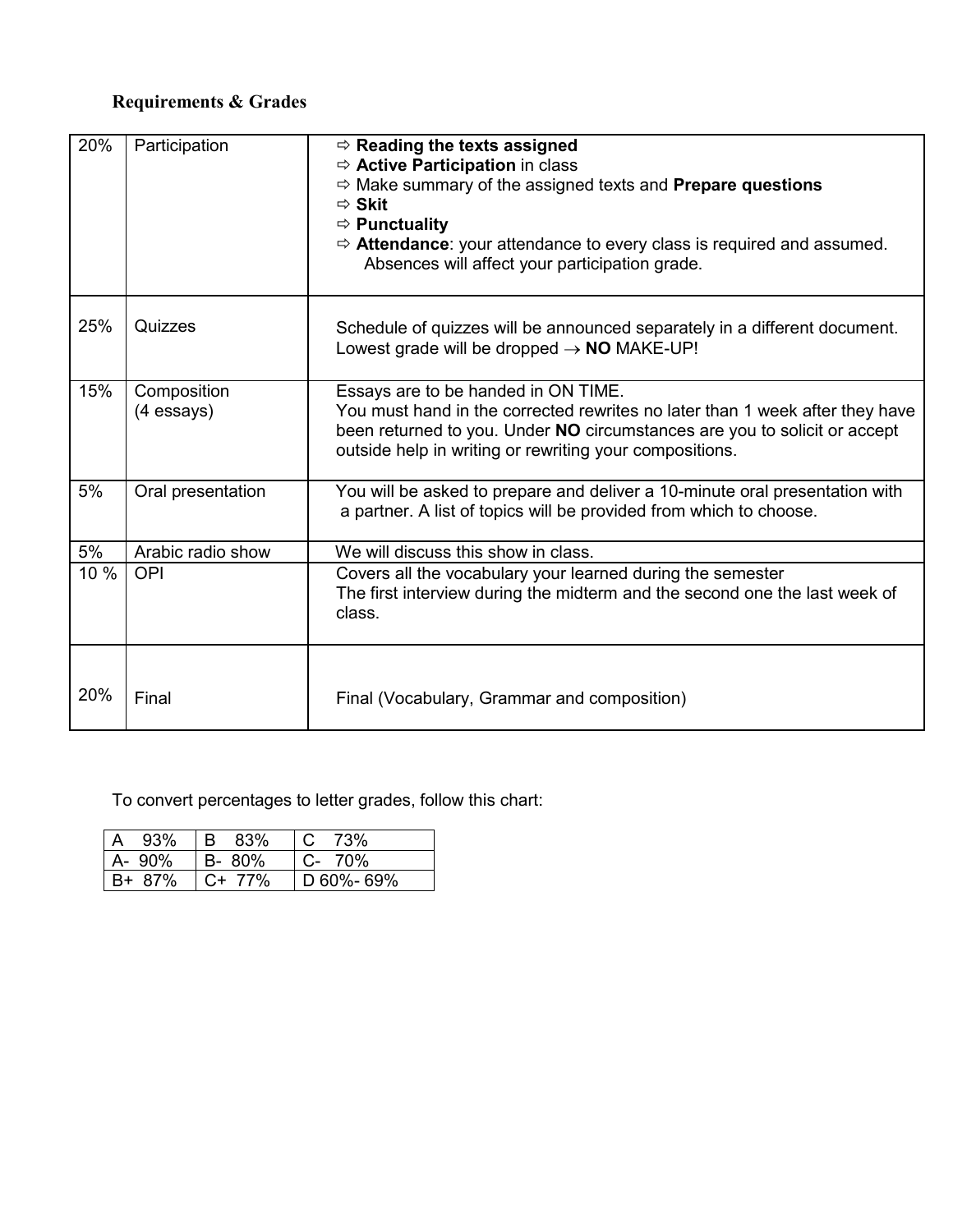| $9/7 - 9/21$ | الدرس            | الموضوعات                                 | الواجبات                                                                                                                                                                                                               |
|--------------|------------------|-------------------------------------------|------------------------------------------------------------------------------------------------------------------------------------------------------------------------------------------------------------------------|
| Fri. 9/7     | تعار ف<br>مراجعة |                                           |                                                                                                                                                                                                                        |
| Mon. 9/10    |                  | مر اجعة<br>Listening and<br>speaking      |                                                                                                                                                                                                                        |
| Wed. 9/12    | الدرس الرابع عشر | المفردات<br>تمرين 1<br>تمرين 4<br>تمرين 5 | ١) دراسة المفردات الجديدة ص<br>242 و الاستماع اليها على الDVD<br>٢) دراسة فعل "أتمنى أن" وحروف<br>الجر "في" و "ب" مع الضمائر<br>ص243<br>٢) كتابة تمرين 2 ص<br>244                                                      |
| Fri. 9/14    |                  | <b>Conversation</b>                       | دراسة القواعد ص 247 ( write the<br>summary of grammar in<br>(English)<br>قراءة القواعد ص 249 الى255<br><b>Bring your dictionary</b> الی<br>الصف<br>بن نمر 8 ص 249: Prepare for<br>. "في البيت"<br>كتابة تمرين 10 ص 254 |
| Mon. 9/17    |                  | Listening and<br>speaking                 | تمرين 8 و 11 و 12                                                                                                                                                                                                      |
| Wed. 9/19    |                  | نشاط قراءة: تمرين 14<br><b>Quiz 1</b>     | تمرين 16                                                                                                                                                                                                               |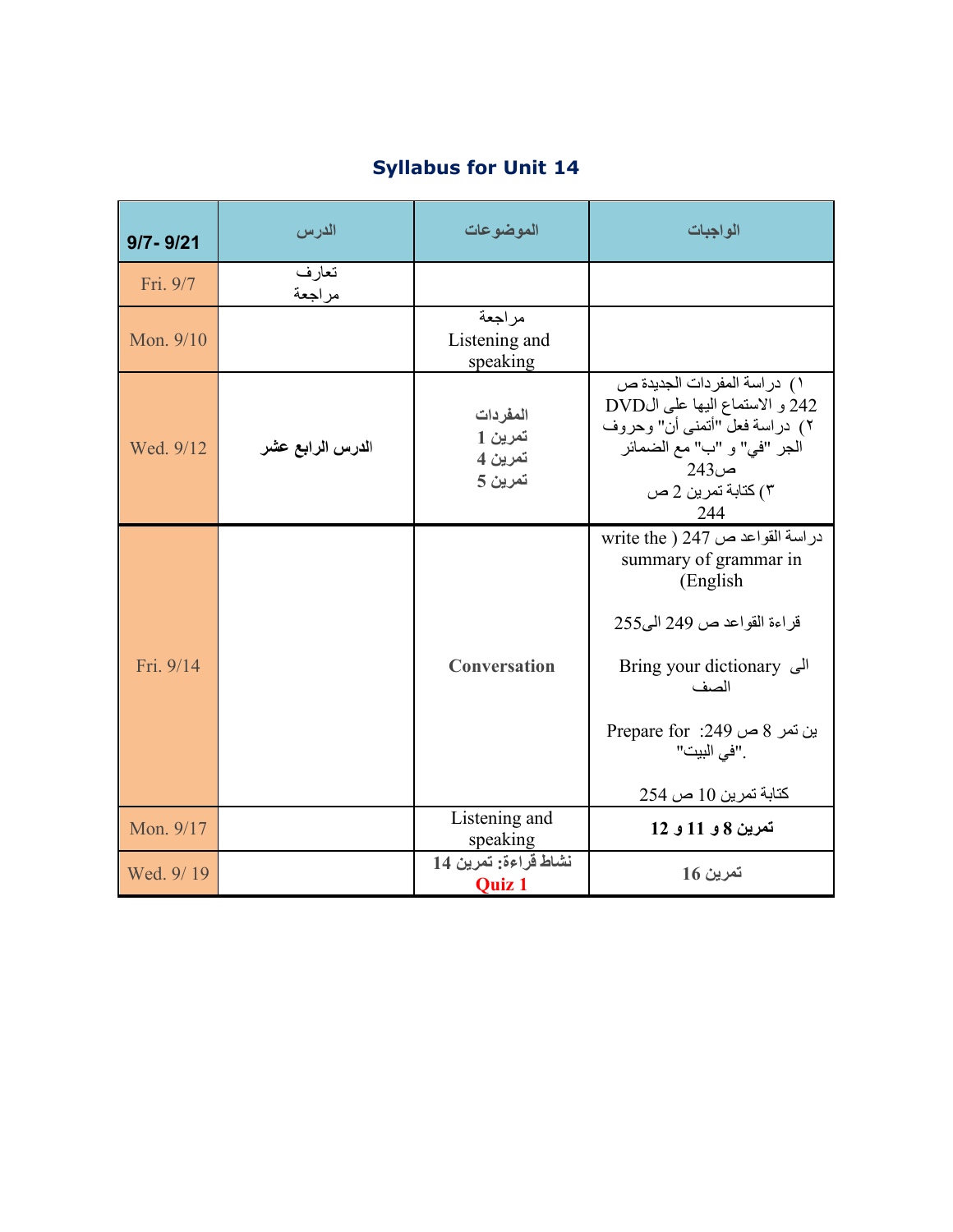| <b>Syllabus for Unit 15</b> |  |
|-----------------------------|--|
|-----------------------------|--|

| $9/21 - 10/5$ | الدرس             | الموضوعات                            | الواجبات                                                                                                                                                                      |
|---------------|-------------------|--------------------------------------|-------------------------------------------------------------------------------------------------------------------------------------------------------------------------------|
| Fri. 9/21     | الدرس الخامس عشر  | <b>Conversation</b>                  |                                                                                                                                                                               |
| Mon. 9/24     |                   | Listening and<br>speaking            |                                                                                                                                                                               |
| Wed. 9/26     |                   | المفردات<br>تمرين 1<br>تمرين 4       | ١) در اسة المفر دات الجديدة ص<br>264 و الاستماع اليها على الDVD<br>٢) دراسة فعل" ليس " ص265<br>۳) كتابة تمرين 2 ص<br>266<br>٤) در اسة الكلمات في تمرين 1 على ال<br><b>DVD</b> |
| Fri. 9/28     |                   | <b>Conversation</b>                  | كتابة 11 جملة من جمل المفردات على<br>و كتابة ترجمة بالانكليزية DVD ال<br>لهذه الجمل<br>دراسة القواعد ص 269 الى 272                                                            |
| Mon. 10/1     |                   | Listening and<br>speaking            | تمرين 9, 10, 11<br>كتابة ١٣ جملة من جمل المفر دات<br>على ال DVD<br>Write the rest of sentences<br>from $12$ to $23$                                                           |
| Wed. 10/3     |                   | نشاط قراءة                           | تمرين 17                                                                                                                                                                      |
| Fri. 10/5     |                   | <b>Quiz 2</b><br><b>Conversation</b> | تمرين 18, 19                                                                                                                                                                  |
|               | <b>FALL BREAK</b> | <b>HAVE FUN!</b>                     |                                                                                                                                                                               |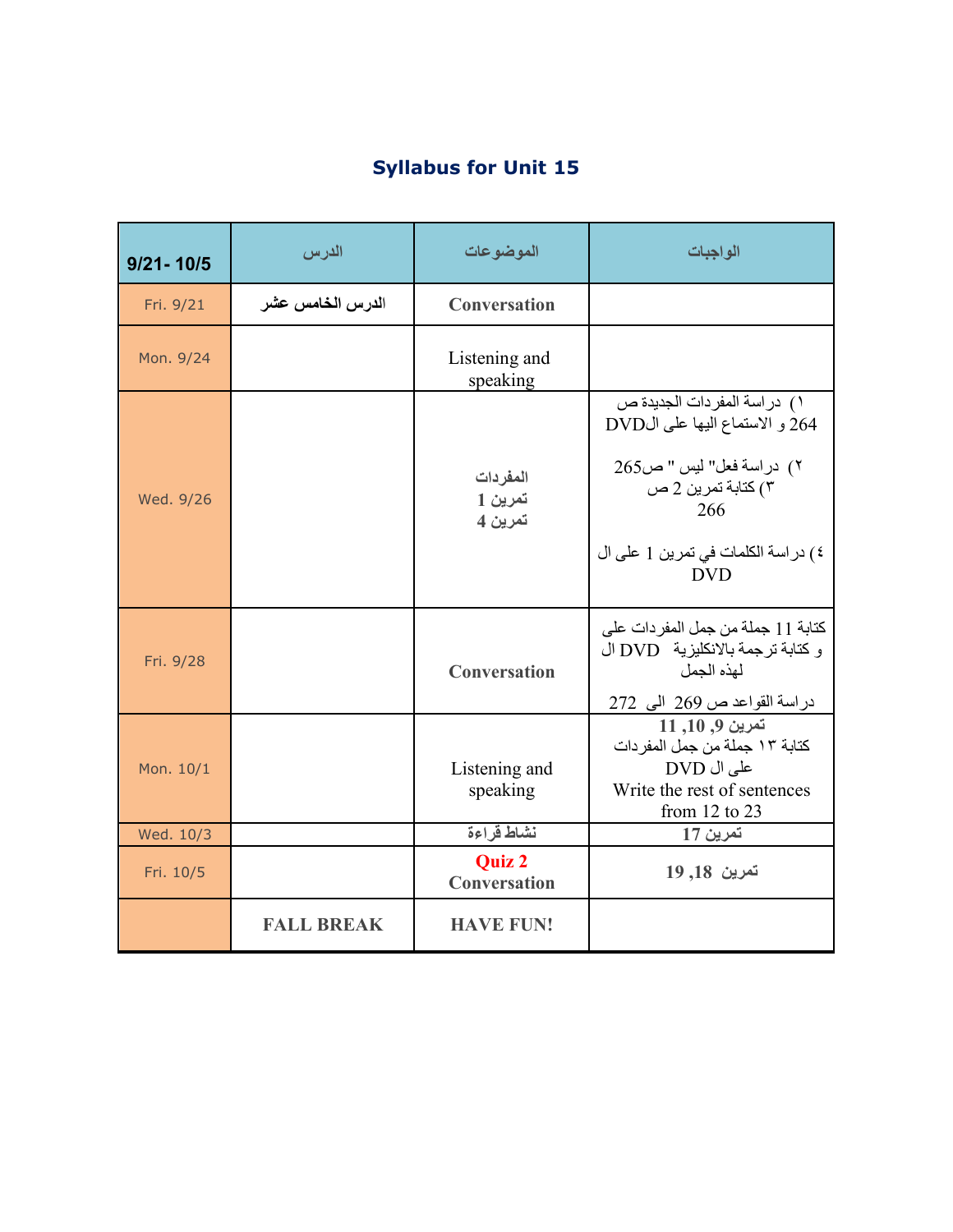# **Syllabus for Unit 16**

| $10/10 - 10/19$ | الدرس                                | الموضوعات                                                    | الو اجبات                                          |
|-----------------|--------------------------------------|--------------------------------------------------------------|----------------------------------------------------|
| Wed. 10/10      | الدرس السادس عشر :<br>"رسالة من عمى" | المفردات: تمرين 2<br>الثقافة: شهور السنة<br>القصة<br>تمرين 5 | تمرين 4<br>تمرين 1<br>تمرين 3: كتابة               |
| Fri. 10/12      |                                      | القواعد: أفعل التفضيل<br>تمرين 8<br>القواعد: "من الــ  أنْ"  | تمرين 7<br>تمرين 9<br>Role-play :6<br>(Videotaped) |
| Mon. 10/15      |                                      | Listening and<br>speaking                                    | تمرين 10                                           |
| Wed. 10/17      |                                      | نشاط قراءة: تمرين 11                                         | تمرين 15: مراجعة                                   |
| Fri. 10/19      |                                      | Quiz 3<br><b>Conversation</b>                                | تمرين 16: مراجعةتمرين<br>$13:$ كتابة               |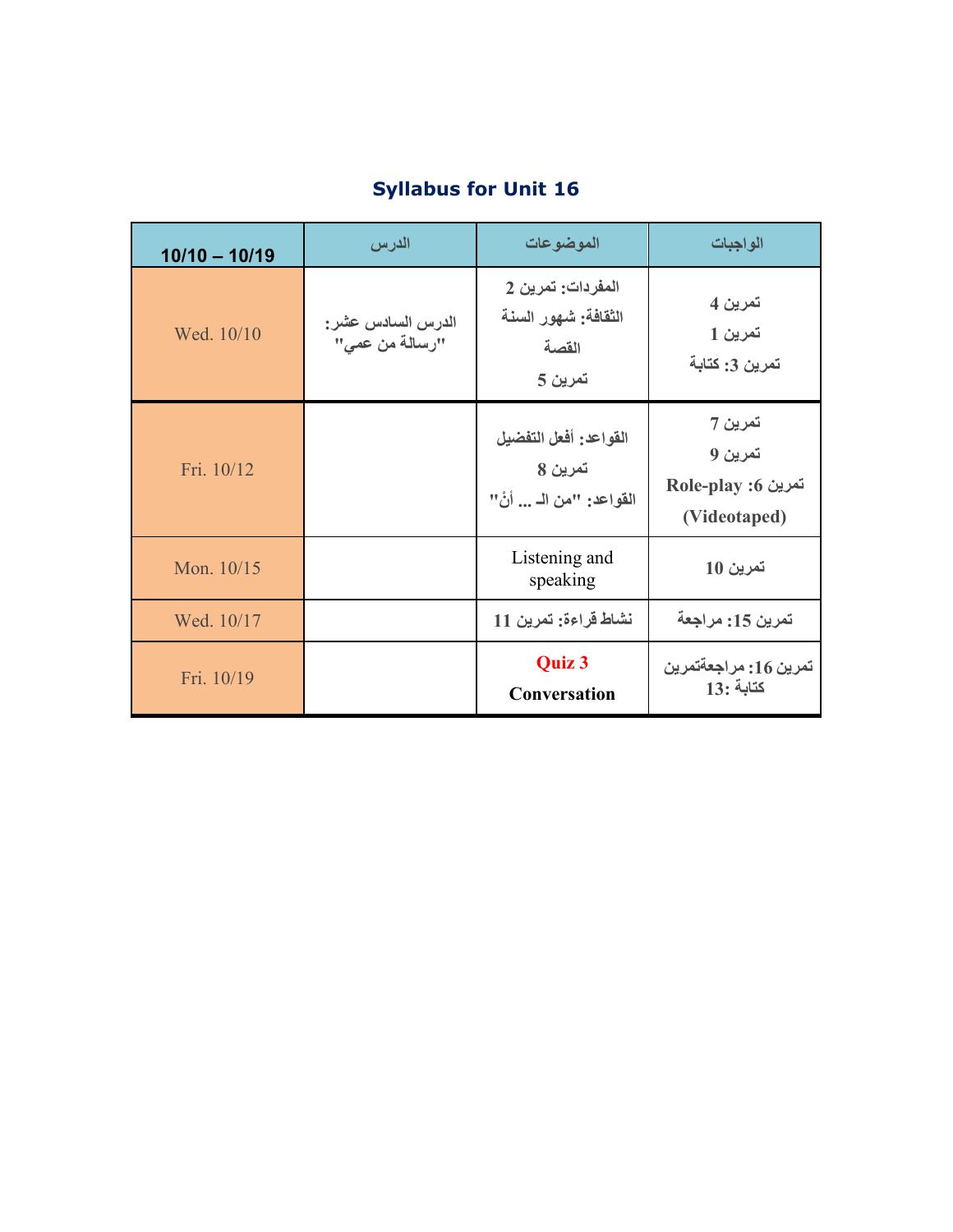## **Syllabus for Unit 17**

| $10/20 - 11/5$ | الدرس                                     | الموضوعات                                                                      | الواجبات                                                                  |
|----------------|-------------------------------------------|--------------------------------------------------------------------------------|---------------------------------------------------------------------------|
| Mon. 10/22     | الدرس السابع عشر: "كل<br>عام وأنتم بخير " | Listening and<br>speaking                                                      | تمرين 1<br>تمرين 3                                                        |
| Wed. 10/24     |                                           | محادثة باستخدام<br>المفردات الجديدة<br>القواعد: أوزان الفعل<br>"انفعل و افتعل" | تمرين 2<br>1 <sup>st</sup> essay due                                      |
| Fri. 10/26     |                                           | onversationC                                                                   | تمرين 6                                                                   |
| Mon. 10/29     |                                           | Listening and<br>speaking                                                      | تمرين قراءة نشاط: 14<br>تمرين: مراجعة 17                                  |
| Wed. 10/31     |                                           | Quiz 4<br>القواعد: إعراب الاسم:<br>المرفوع والمنصوب<br>والمجرور                | تمرين 13: استماع<br><b>A-10</b> تمرين<br>قمرين 10-                        |
| Fri. 11/2      |                                           | onversationC                                                                   | Do five sentences<br>from each of the<br>following:<br>تمرين 7<br>تمرين 8 |
| Mon. 11/5      |                                           | Listening and<br>speaking<br><b>Ouiz 5</b>                                     | تمرين 2<br>تمرين 3                                                        |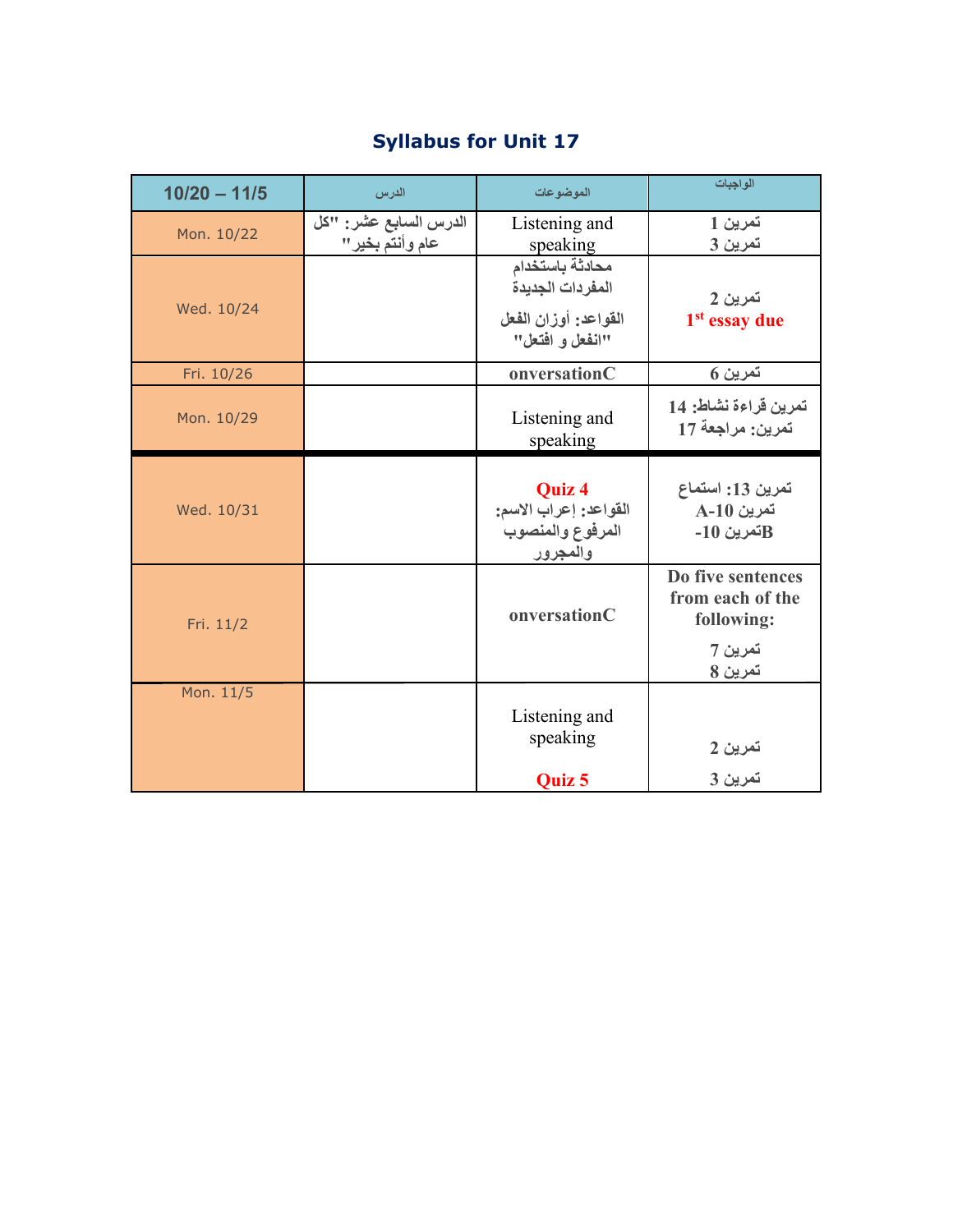| $11/7 - 11/16$ | الدرس                                            | الموضوعات                        | الواجبات                                              |
|----------------|--------------------------------------------------|----------------------------------|-------------------------------------------------------|
| Wed. 11/7      | الدرس الثامن عشر:<br>"المهم هو رأي خالد<br>ومها" | المفردات: تمرين 4<br>تمرين 5     | $2nd$ essay due<br>تمرين 8<br>(Videotaped)<br>تمرين 9 |
| Fri. 11/9      |                                                  | onversationC                     | تمرين 11                                              |
| Mon. 11/12     |                                                  | Listening and<br>speaking        | أجيبوا عن عشر ج <i>مل من</i><br>تمرين 18              |
| Wed. 11/14     |                                                  | <b>Skit 1</b><br>تمرين 12: قراءة | تمرين 19<br>كتابة إعلان للزواج                        |
| Fri. 11/16     |                                                  | onversationC                     | تمرين 17                                              |

# **Syllabus for Unit 19/20/1**

| $11/19 - 11/30$ | الدرس                                                | الموضوعات                                                                                              | الواجبات                                                  |
|-----------------|------------------------------------------------------|--------------------------------------------------------------------------------------------------------|-----------------------------------------------------------|
| Wed. 11/28      | الدرس المعشرون: "يالله<br>ما أحلى القدس"             | المفردات: تمرين 1<br>تمرين3<br>تمرين 5<br>القواعد: قراءة التواريخ<br>القواعد: المصدر كفاعل<br>أو مبتدأ | تمرين 2<br>تمرين 4<br>تمرين 7<br>تمرين 10                 |
| Fri. 11/30      | الدرس الأول: "ابن<br>بطوطة وأطول رحلة في<br>التاريخ" | deading anR<br>listening                                                                               | تمرين 11: استماع<br>تمرين 2<br>تمرين 6<br>تمرين 5: استماع |